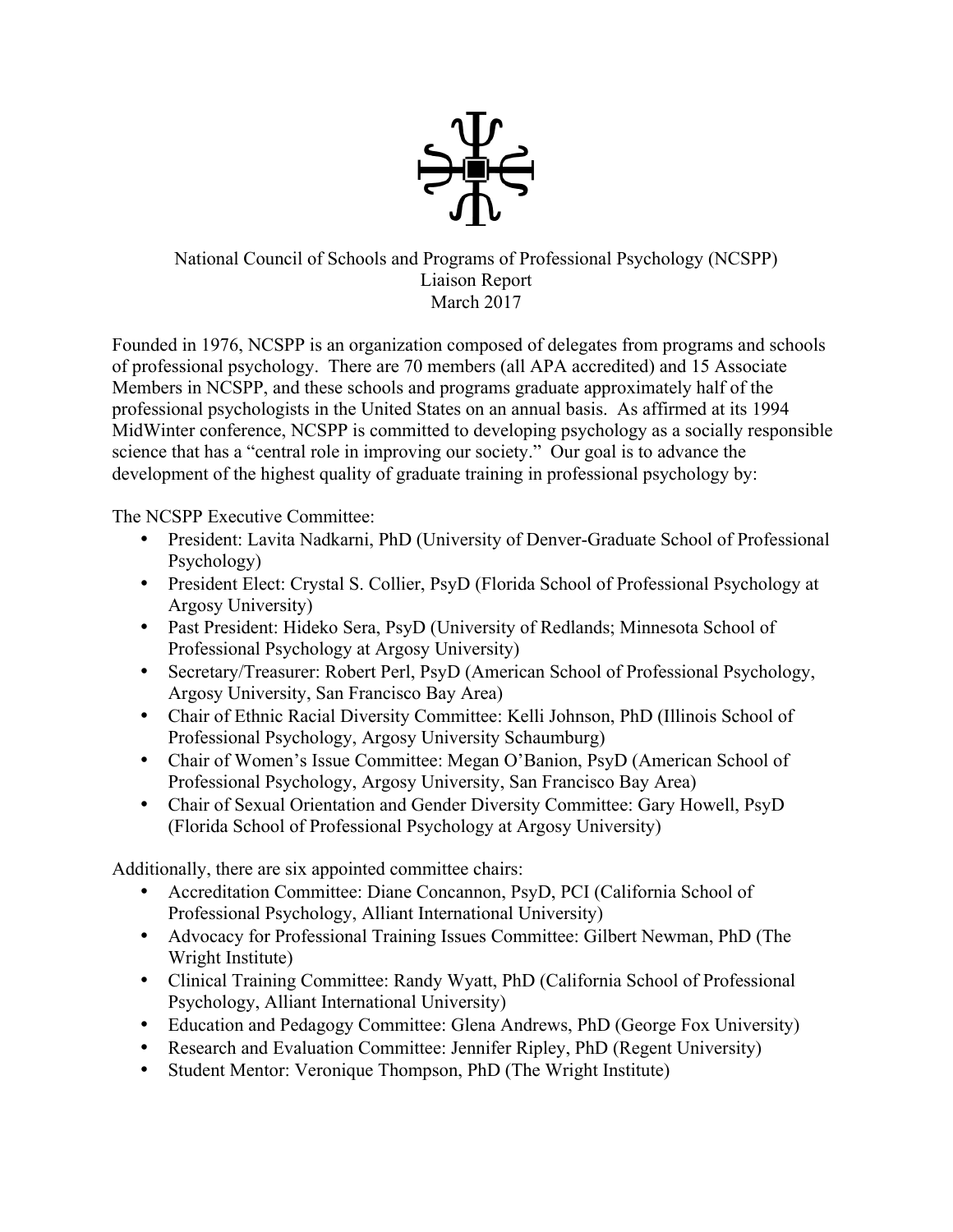NCSPP elected representatives to the CoA, as of December 2016, are: Clark Campbell, PhD (Rosemead School of Psychology, Biola University) and William Hathaway, PhD (Regent University)

BEA/NCSPP joint leadership appointed CoA representative: Gilbert Newman, PhD (The Wright Institute)

## NCSPP 2016-2017 Activities

- I. NCSPP offered seed monies toward scholarship/leadership to Nahid Aziz, PsyD and Nataka Moore, PsyD, respectively the recipients of the 2016(ERDC) and 2017(WIC) Diversity Award. The 2016 ERDC Individual Award went to Adanna Johnson, PhD. NCSPP will be continuing to offer monies to promote scholarship and leadership activities.
- II. The NCSPP Summer Meeting was held at the University of Denver prior to the APA Convention, Committee meetings were scheduled unopposed so that all delegates could attend each meeting, which contributed greatly to the community sense of the summer meeting. A critical part of the summer meeting was a form in which the delegates met to engage in conversation regarding the Orlando tragedy and other incidents of racial and social injustice affecting our communities.
- III. The NCSPP Mid-Winter Conference on **(Re)Claiming our Identity: Rediscovering our Social Relevance as NCSPP and Psychologists** took place in Long Beach, CA in January 2017. The conference began with the  $7<sup>th</sup>$  annual MLK Day of Service, which was led by ERDC Chair, Dr. Kelli Johnson. For the 2017 ERDC Service Day Project, NCSPP partnered with the Long Beach Rescue Mission, a non-profit organization that has been providing food, clothing, shelter, and spiritual support to those who are homeless and/or in need since 1972. Approximately 30 NCSPP delegates, students, and family members participated. We were thrilled to have CUDCP liaison, Dr. Joaquin Borrego join us for the second year in a row!

The second day consisted of CoA Site Visitor and Self-Study Workshops. These were extremely well-attended. There was also a training for Directors of Clinical Training regarding the continued development of practicum sites which incorporate culturally competent and responsive training for students and have them engage in consultation and advocacy within an integrated care setting.

Conference programming focused on identity and impact, with presentations from notable panelists who have: integrated social responsibility and social accountability into their professional roles as educators and health service psychologists (Dr. Roger Peterson, Antioch University, Dr. James Dobbins, Wright State University, and Dr. LaPearl Logan Winfrey, Wright State University); made innovative strides in increasing the accessibility of psychological services to underserved and marginalized populations (Dr. Gilbert Newman, The Wright Institute and Dr. Wendy Paszkiewicz, Adler University); and challenged all of us to focus our attention on mattering, the